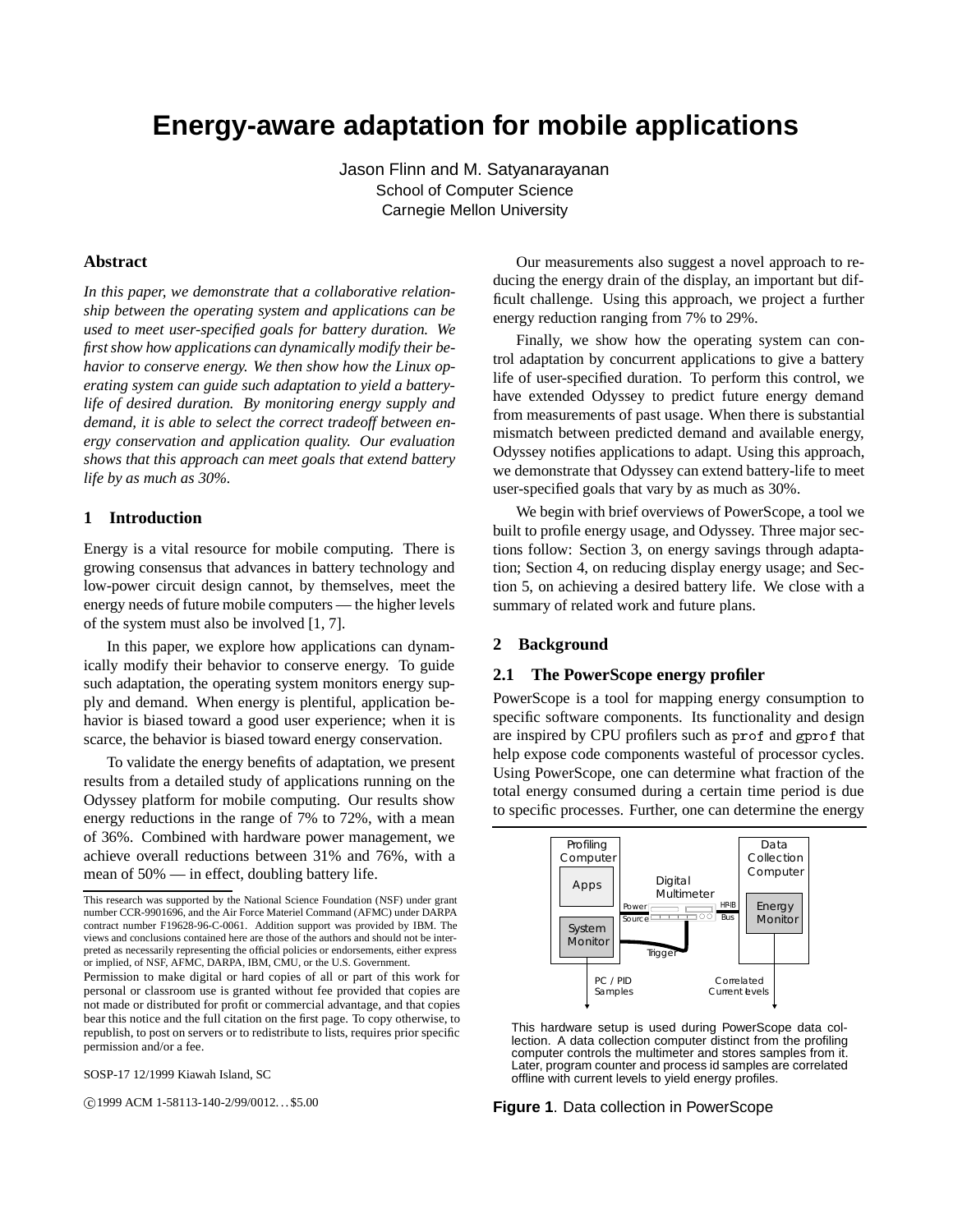| Process                                                  | CPU<br>Time(s) | Total<br>Energy(J)                | Average<br>Power(W) |
|----------------------------------------------------------|----------------|-----------------------------------|---------------------|
| /usr/odyssey/bin/xanim                                   | 66.57          | 643.17                            | 9.66                |
| /usr/X11R6/bin/X                                         | 35.72          | 331.58                            | 9.28                |
| Kernel                                                   | 50.89          | 328.71                            | 6.46                |
| Interrupts-WaveLAN                                       | 18.62          | 165.88                            | 8.91                |
| /usr/odyssey/bin/odyssey                                 | 12.19          | 123.40                            | 10.12               |
| Total                                                    | 183.99         | 1592.75                           | 8.66                |
| Energy Usage Detail for process /usr/odyssey/bin/odyssey |                |                                   |                     |
|                                                          | CPU            | Total                             | Average             |
| $\mathbf{n}$ $\mathbf{n}$                                |                | <u> ም፡ / \ ም / / ፣\ ነገ /፡፡\ \</u> |                     |

|      |      | Power(W)               |
|------|------|------------------------|
| 0.25 | 2.53 | 10.11                  |
| 0.17 | 1.74 | 10.23                  |
| 0.16 | 1.68 | 10.48                  |
| 0.16 | 1.67 | 10.41                  |
| 0.16 | 1.66 | 10.35                  |
|      |      | $Time(s)$ Energy $(J)$ |

This figure shows a sample energy profile. The first table summarizes the energy usage by process, while the table below shows a portion of the detailed profile for a single process. Only part of the full profile is shown.

**Figure 2**. Example of an energy profile

consumption of individual procedures within a process. By providing fine-grained feedback, PowerScope helps expose system components most responsible for energy consumption. Since PowerScope was recently described in detail [8], we only provide a brief overview here.

PowerScope uses statistical sampling to profile the energy usage of a computer system. To reduce overhead, profiles are generated in two stages. During the data collection stage, shown in Figure 1, the tool samples power consumption as well as the program counter (PC) and process identifier (PID) of the code executing on the profiling computer. A digital multimeter, currently a Hewlett Packard 3458a, samples the current drawn by the profiling computer through its external power input. Since the input voltage on computers is well-controlled (to within 0.25% in our measurements), current samples alone are adequate to infer energy consumption. The output of this stage consists of a sequence of current level samples and a correlated sequence of PC/PID samples. In a later off-line stage, PowerScope combines these sequences with symbol table information from binaries and shared libraries on the profiling computer. The result is an energy profile such as that shown in Figure 2.

# **2.2 The Odyssey platform for adaptation**

The design rationale and architecture of Odyssey were presented in an earlier paper [17]. Adaptation in Odyssey involves the trading of data quality for resource consumption. For example, a client playing full-color video data from a server could switch to black and white video when bandwidth drops, rather than suffering lost frames. Similarly, a map application might fetch maps with less detail rather than suffering long transfer delays for full-quality maps.

Odyssey captures this notion of data degradation through an attribute called *fidelity*, that defines the degree to which data presented at a client matches the reference copy at a



**Figure 3**. Odyssey architecture

server. Fidelity is a type-specific notion since different kinds of data can be degraded differently. Since the minimal level of fidelity acceptable to the user can be both time and application dependent, Odyssey allows each application to specify the fidelity levels it currently supports.

Odyssey supports concurrent adaptation by diverse applications. The client architecture providing this support is shown in Figure 3. Odyssey is conceptually part of the operating system, even though it is implemented in user space for simplicity. The *viceroy* is the Odyssey component responsible for monitoring the availability of resources and managing their use. Code components called *wardens* encapsulate type-specific functionality. There is one warden for each data type in the system. We have built four adaptive applications on top of Odyssey: a video player, a speech recognizer, a map viewer, and a Web browser. Such multimedia and speech-enabled applications are of growing importance in mobile computing, although they are not yet as common as spreadsheets and word processors. Relevant details of these applications are presented later.

Odyssey is integrated into Linux as a new VFS file system, along with a set of API extensions for expressing resource expections. If resource levels stray beyond an application's expectation, Odyssey notifies it through an upcall. The application then adjusts its fidelity to match the new resource level, and communicates a new set of expectations to Odyssey. Some applications, such as our Web browser and map viewer, use a proxy to avoid modifications to application source code. Other applications, such as our video player and speech recognizer, are modified to interact directly with Odyssey.

The initial Odyssey prototype only supported network bandwidth adaptation. The work reported here extends Odyssey to support energy adaptation.

# **3 Energy impact of fidelity**

*Does lowering data fidelity yield significant energy savings?* This was the crucial question facing us when we began this work. Incorporating support for energy-aware adaptation into Odyssey is futile if the potential savings are meager.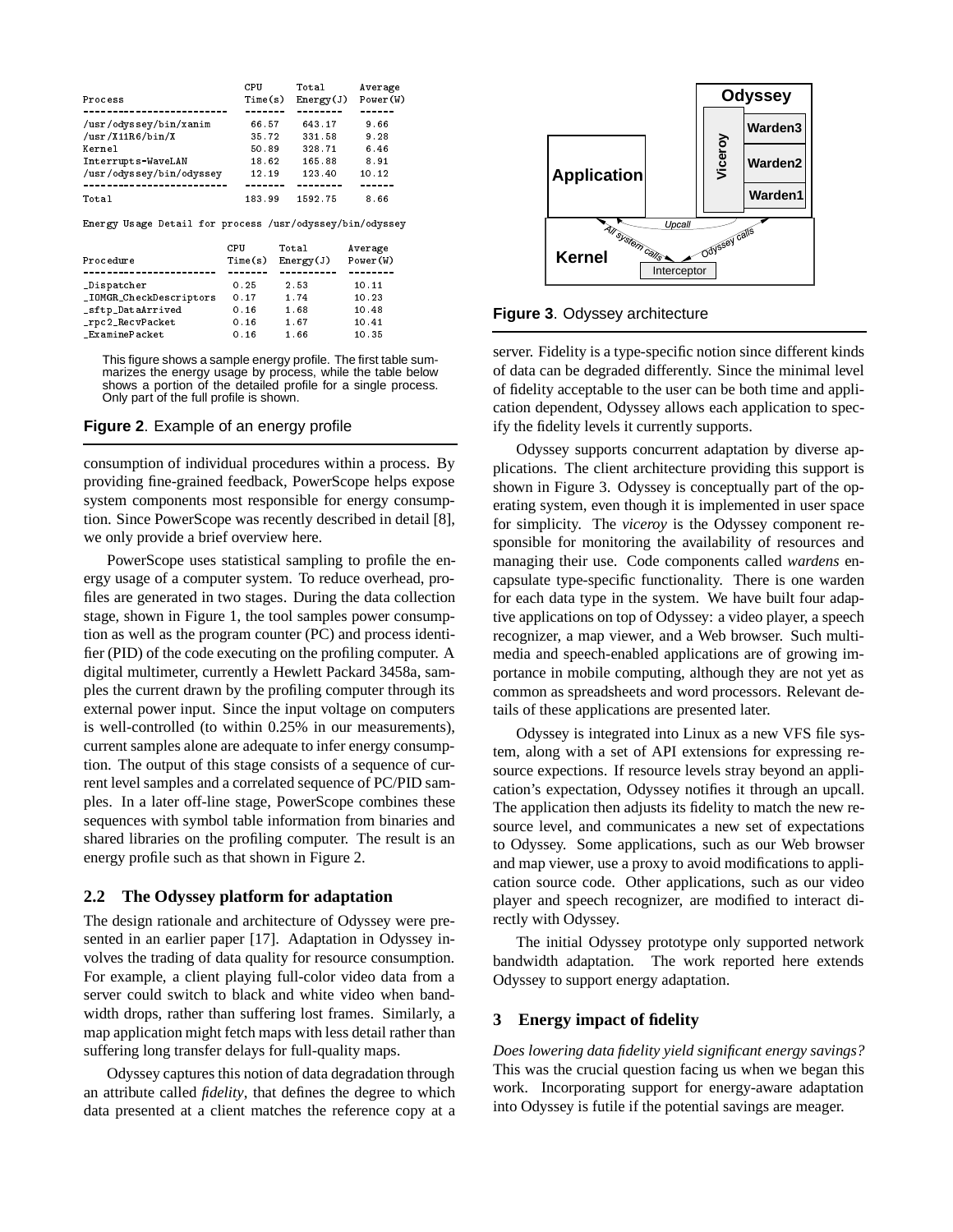We were also keen to confirm that the energy savings from lowering fidelity could enhance those achievable through well-known hardware power management techniques such as turning off the disk or slowing the CPU [6, 13, 16]. Although these distinct approaches to energy savings seem composable, we wanted to verify this experimentally.

# **3.1 Methodology**

To answer these questions, we measured the energy used by the Odyssey video player, speech recognizer, map viewer, and Web browser. We first observed the applications as they operated in isolation, and then as they operated concurrently. To maintain fidelity constant throughout an experiment, we disabled Odyssey's dynamic adaptation capability.

We explored sensitivity of energy consumption to data content by using four data objects for each application: that is, four video clips, four speech utterances, four maps, and four Web images. We first measured the baseline energy usage for each object at highest fidelity with hardware power management disabled. Next, we measured energy usage with hardware-only power management. Then, for each lower fidelity level we measured energy usage with hardware power management enabled.

This sequence of measurements is directly reflected in the format of the graphs presenting our results: Figures 6, 8, 10 and 13. Since a considerable amount of data is condensed into these graphs, we explain their format here even though their individual contents will not be meaningful until the detailed discussions in Sections 3.3 through 3.6.

For example, consider Figure 6. There are six bars in each of the four data sets on the X axis; each data set corresponds to a different video clip. The height of each bar shows total energy usage, and the shadings within each bar show energy usage by software component. The component labelled "Idle" aggregates samples that occurred while executing the kernel idle procedure — effectively a Pentium hlt instruction. The component labelled "WaveLAN" aggregates samples that occurred during network interrupts.

For each data set, the first and second bars, labelled "Baseline" and "Hardware-Only Power Mgmt.", show energy usage at full fidelity with and without hardware power management. Each of the remaining bars show the energy usage at a different fidelity level with hardware power management enabled. The difference between one of these bars and the first bar ("Baseline") gives the combined benefit of hardware power management and fidelity reduction. The difference between one of these bars and the second one ("Hardware-Only Power Mgmt.") gives the savings directly attributable to reduction in fidelity.

The measurements for the bars labelled "Hardware-Only Power Mgmt." were obtained by powering down as many hardware components as possible for each application. For example, we placed the disk in standby mode after 10 seconds of inactivity. Further, we modified the network commu-

| Component | <b>State</b>  | Power (W) |
|-----------|---------------|-----------|
| Display   | <b>Bright</b> | 4.54      |
|           | Dim           | 1.95      |
| WaveLAN   | Idle          | 1.46      |
|           | Standby       | 0.18      |
| Disk      | Idle          | 0.88      |
|           | Standby       | 0.24      |
| Other     | Idle          | 3.20      |

Background (display dim, WaveLAN & disk standby) = 5.6 W.

This figure shows the measured power consumption of components of the IBM 560X laptop. Power usage is slightly but consistently superlinear; for example, the laptop uses 10.28 W when the screen is brightest and the disk and network are idle — 0.21 W more than the sum of the individual power usage of each component. The last row shows the power used when the disk, screen, and network are all powered off. Each value is the mean of five trials — in all cases, the sample standard deviation is less than 0.01 W.

#### **Figure 4**. Power consumption of IBM ThinkPad 560X

nication package used by Odyssey to place the wireless network interface in standby mode except during remote procedure calls or bulk transfers. Finally, we turned off the display during the speech application. To ensure good experimental control, we disabled BIOS-level hardware power management. While these hardware power management techniques are simple, they combine to yeild up to a 34% reduction in energy usage.

#### **3.2 Experimental setup**

All measurements reported in this paper were obtained on a 233 MHz Pentium IBM ThinkPad 560X laptop with 64 MB of memory, running the Linux 2.2 operating system. This machine was configured as an Odyssey client and communicated with servers over a 2 Mb/s wireless WaveLAN network operating at 900 MHz. The servers were 200 MHz Pentium Pro desktop computers with 64 MB of memory.

We profiled energy usage on the client with PowerScope, sampling approximately 600 times per second. To avoid confounding effects due to non-ideal battery behavior, the client used an external power supply. Further, to eliminate the effects of charging, the client's battery was removed.

Figure 4 shows the power usage of several hardware components of this laptop. To obtain these measurements, we used PowerScope to measure the change in power usage as we ran benchmarks which varied the power states of individual hardware components.

#### **3.3 Video player**

#### *3.3.1 Description*

We first measured the impact of fidelity on the video application shown in Figure 5. Xanim fetches videos from a server through Odyssey and displays them on the client. It supports two dimensions of fidelity: varying the amount of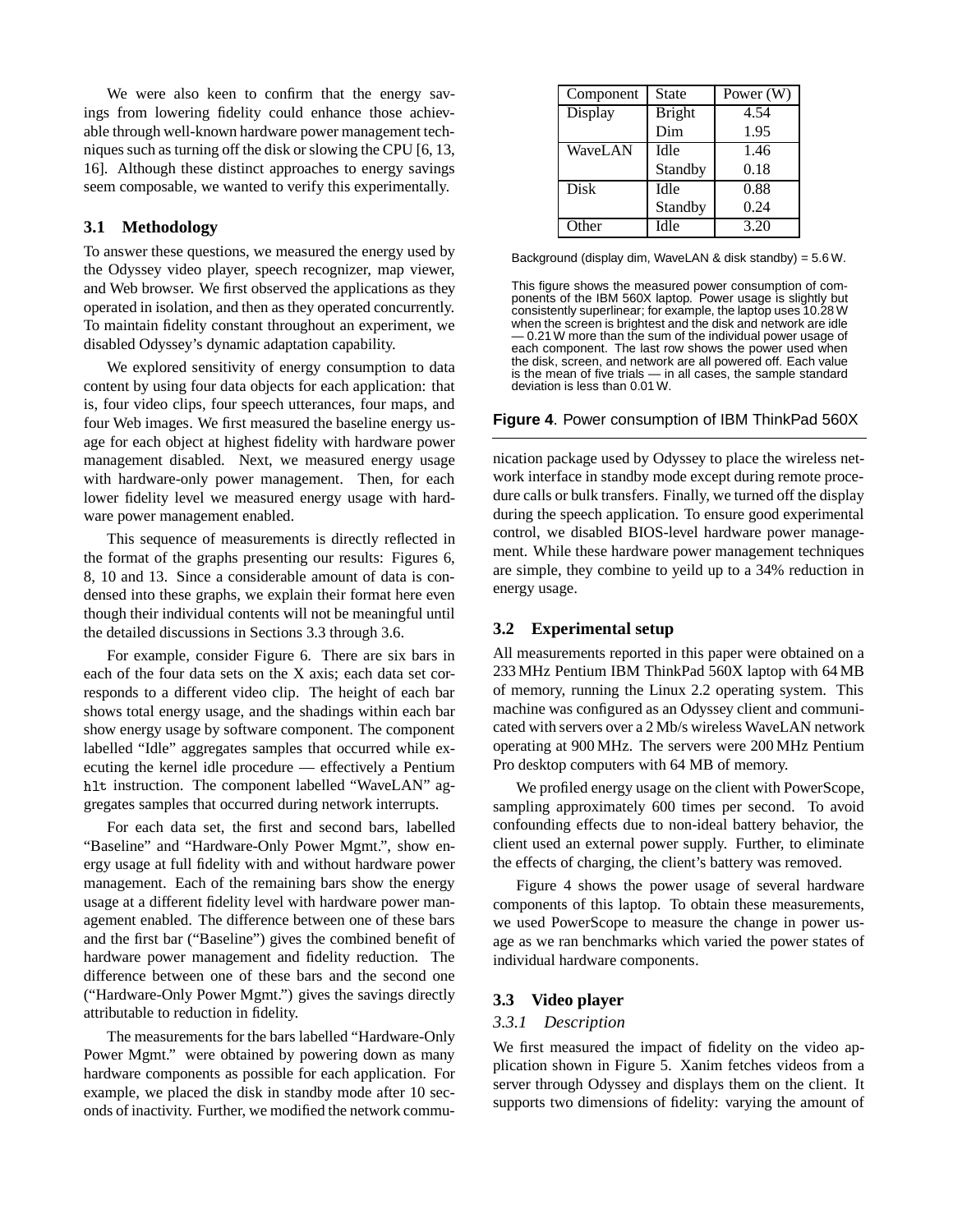

This figure shows the energy used to display four QuickTime/Cinepak videos from 127 to 226 seconds in length, ordered from right to left above. For each video, the first bar shows energy usage without hardware power management or fidelity reduction. The second bar shows the impact of hardware power management alone. The next two show the impact of lossy compression. The fifth shows the impact of reducing the size of the display window. The final bar shows the combined effect of lossy compression and window size reduction. The shadings within each bar detail energy usage by software component. Each value is the mean of five trials — the error bars show 90% confidence intervals.





**Figure 5**. Odyssey video player

lossy compression used to encode a video clip, and varying the size of the window in which it is displayed. There are multiple tracks of each video clip on the server, each generated off-line from the full-fidelity video clip using Adobe Premiere. They are identical to the original except for size and the level of lossy compression used in frame encoding.

## *3.3.2 Results*

Figure 6 shows the energy used to display four videos at different fidelities. At baseline fidelity, much energy is consumed while the processor is idle because of the limited bandwidth of the wireless network — not enough video data is transmitted to saturate the processor. Most of the remaining energy is consumed by asynchronous network interrupts, the Xanim video player, and the X server.

For the four video clips, hardware-only power management reduces energy consumption by a mere 9–10%. There is little opportunity to place the network in standby mode since it is nearly saturated. Most of the reduction is due to disk power management — the disk remains in standby mode for the entire duration of an experiment.

The bars labelled Premiere-B and Premiere-C in Figure 6 show the impact of lossy compression. Premiere-C, at the highest compression, consumes  $16-17\%$  less energy than hardware-only power management. Note that these gains are understated due to the bandwidth limitation imposed by our wireless network. With a higher-bandwidth network, we could raise baseline fidelity and thus transmit better video quality when energy is plentiful. The relative energy savings of Premiere-C would then be higher.

By examining the shadings of each bar in Figure 6, we see that compression significantly reduces the energy used by Xanim, Odyssey and the WaveLAN device driver. However, the energy used by the X server is almost completely unaffected by compression. We conjecture that this is because video frames are decoded before they are given to the X server, and the size of this decoded data is independent of the level of lossy compression.

To validate this conjecture, we measured the effect of halving both the height and width of the display window, effectively introducing a new dimension of fidelity. As Figure 6 shows, shrinking the window size reduces energy consumption 19–20% beyond hardware-only power management. The shadings on the bars confirm that reducing window size significantly decreases X server energy usage. In fact, within the bounds of experimental error, X server energy consumption is proportional to window area.

Finally, we examined the effect of combining Premiere-C encoding with a display window of half the baseline height and width. This results in a 28–30% reduction in energy usage relative to hardware-only power management. Relative to baseline, using all the techniques (hardware, Premiere-C, and reduced window) together yields about a 35% reduction.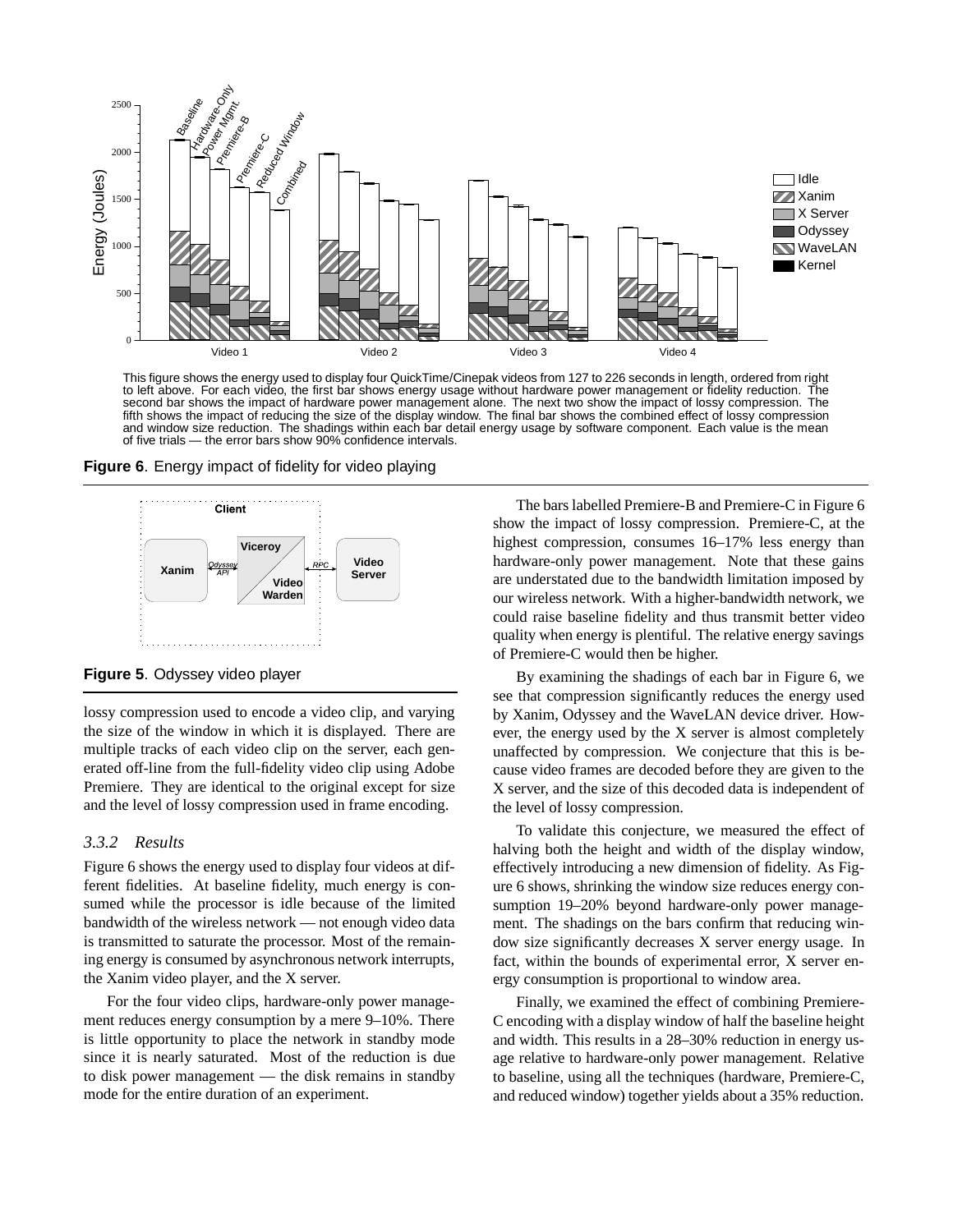

**Figure 7**. Odyssey speech recognizer

From the viewpoint of further energy reduction, the rightmost bar of each data set in Figure 6 offers a pessimistic message: there is little to be gained by further efforts to reduce fidelity. Virtually all the energy used at this fidelity is in the idle state, with the display consuming a large share. Turning off the display is, of course, not an option when watching video. We will return to this point in Section 4.

## **3.4 Speech recognizer**

# *3.4.1 Description*

Our second application is an adaptive speech recognizer. As shown in Figure 7, it consists of a front-end that generates a speech waveform from an utterance and submits it via Odyssey to a local or remote instance of the Janus speech recognition system [23].

Local recognition avoids network transmission and is unavoidable if the client is disconnected. In contrast, remote recognition incurs the delay and energy cost of network communication but can exploit the CPU, memory and energy resources of a remote server that is likely to be operating from a power outlet rather than a battery. The system also supports a hybrid mode of operation in which the first phase of recognition is performed locally, resulting in a compact intermediate representation that is shipped to the remote server for completion of the recognition. In effect, the hybrid mode uses the first phase of recognition as a typespecific compression technique that yields a factor of five reduction in data volume with little computational overhead.

Fidelity is lowered in this application by using a reduced vocabulary and a less complex acoustic model. This substantially reduces the memory footprint and processing required for recognition, but degrades recognition quality. The system alerts the user of fidelity transitions using a synthesized voice. The use of low fidelity is most compelling in the case of local recognition on a resource-poor disconnected client, although it can also be used in hybrid and remote cases.

Although reducing fidelity limits the number of words available, the word-error rate may not increase. Intuitively, this is because the recognizer makes fewer mistakes when choosing from a smaller set of words in the reduced vocabulary. This helps counterbalance the effects of reducing the sophistication of the acoustic model.

#### *3.4.2 Results*

Figure 8 presents our measurements of client energy usage when recognizing four pre-recorded utterances using local, remote and hybrid strategies at high and low fidelity. The baseline measurements correspond to local recognition at high fidelity without hardware power management. Since speech recognition is compute-intensive, almost all the energy in this case is consumed by Janus.

Hardware-only power management reduces client energy usage by 33–34%. Such a substantial reduction is possible because the display can be turned off and both the network and disk can be placed in standby mode for the entire duration of an experiment. This assumes that user interactions occur solely through speech, and that disk accesses can be avoided because the vocabulary, language model and acoustic model fit entirely in physical memory. More complex recognition tasks may trigger disk activity and hence show less benefit from hardware power management.

Lowering fidelity by using a reduced speech model results in a 25–46% reduction in energy consumption relative to hardware-only power management. This corresponds to a 50–65% reduction relative to the baseline.

Remote recognition at full fidelity reduces energy usage by 33–44% below that obtained by using hardware-only power management. If fidelity is also reduced, the corresponding savings is 42–65%. These figures are comparable to the energy savings for remote execution reported in the literature for other compute-intensive tasks [18]. As the shadings in the fourth and fifth bars of each data set in Figure 8 indicate, most of the energy consumed by the client in remote recognition occurs with the processor idle — much of this is time spent waiting for a reply from the server. Lowering fidelity speeds recognition at the server, thus shortening this interval and yielding additional energy savings.

Hybrid recognition offers slightly greater energy savings than remote recognition: 47–55% at full fidelity, and 53– 70% at low fidelity, both relative to hardware-only power management. Hybrid recognition increases the fraction of energy used by the local Janus code; but this is more than offset by the reduction in energy for network transmission and idle time.

Overall, the net effect of combining hardware power management with hybrid, low-fidelity recognition is a 69– 80% reduction in energy usage relative to the baseline. In practice, the optimal strategy will depend on resource availability and the user's tolerance for low-fidelity recognition.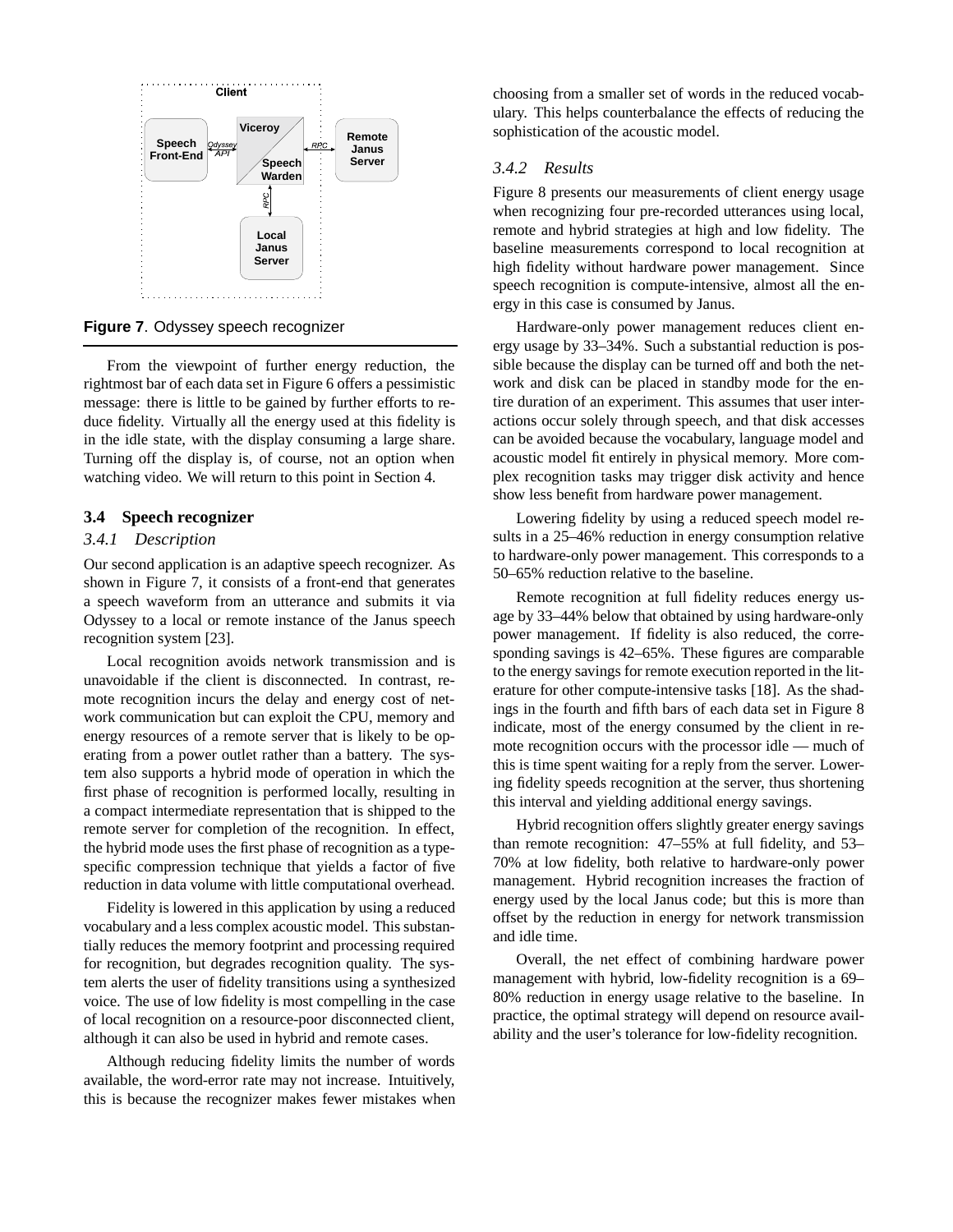

This figure shows the energy used to recognize four spoken utterances from one to seven seconds in length, ordered from right to left above. For each utterance, the first bar shows energy consumption without hardware power management or fidelity reduction. The second bar shows the impact of hardware power management alone. The remaining bars show the additional savings realized by adaptive strategies. The shadings within each bar detail energy usage by activity. Each measurement is the mean of five trials — the error bars show 90% confidence intervals.

**Figure 8**. Energy impact of fidelity for speech recognition

# **3.5 Map viewer**

## *3.5.1 Description*

The third application that we measured was an adaptive map viewer named Anvil. As shown in Figure 9, Anvil fetches maps from a remote server via Odyssey and displays them on the client. Fidelity can be lowered in two ways: filtering and cropping. Filtering eliminates fine detail and less important features (such as secondary roads) from a map. Cropping preserves detail, but restricts data to a geographic subset of the original map. The client annotates the map request with the desired amount of filtering and cropping. The server performs any requested operations before transmitting the map data to the client.





## *3.5.2 Results*

We measured the energy used by the client to fetch and display maps of four different cities. Viewing a map differs from the two previous applications in that a user typically needs a non-trivial amount of time to absorb the contents of a map after it has been displayed. This period, which we refer to as *think time*, should logically be viewed as part of the

application's execution since energy is consumed in keeping the map visible. In contrast, the user needs negligible time after the display of the last frame or the recognition of an utterance to complete use of the video or speech application.

Think time is likely to depend on both the user and the map being displayed. Our approach to handling this variability was to use an initial value of 5 seconds and then performing sensitivity analysis for think times of 0, 10 and 20 seconds. For brevity, Figure 10 only presents detailed results for the 5 second case; for other think times, we present only the summary information in Figure 11.

The baseline bars in Figure 10 show that most of the energy is consumed while the CPU is idle; a significant portion of this goes to keeping the display backlit during the five second think time. The shadings on the bars indicate that network communication is a second significant drain on energy. The comparatively larger confidence intervals for this application result from variation in the time required to fetch a map over the wireless network.

Hardware-only power management reduces energy consumption by about 9–19% relative to the baseline. Although there is little opportunity for network power management while the map is being fetched, the network can remain in standby mode during think time. Since the disk is never used, it can always remain in standby mode.

The third and fourth bars of each data set show the effect of fidelity reduction through two levels of filtering. One filter omits minor roads, while the more aggressive filter omits both minor and secondary roads. The savings from the minor road filter range from 6–51% relative to hardware-only power management. The corresponding figure for the secondary road filter is 23–55%.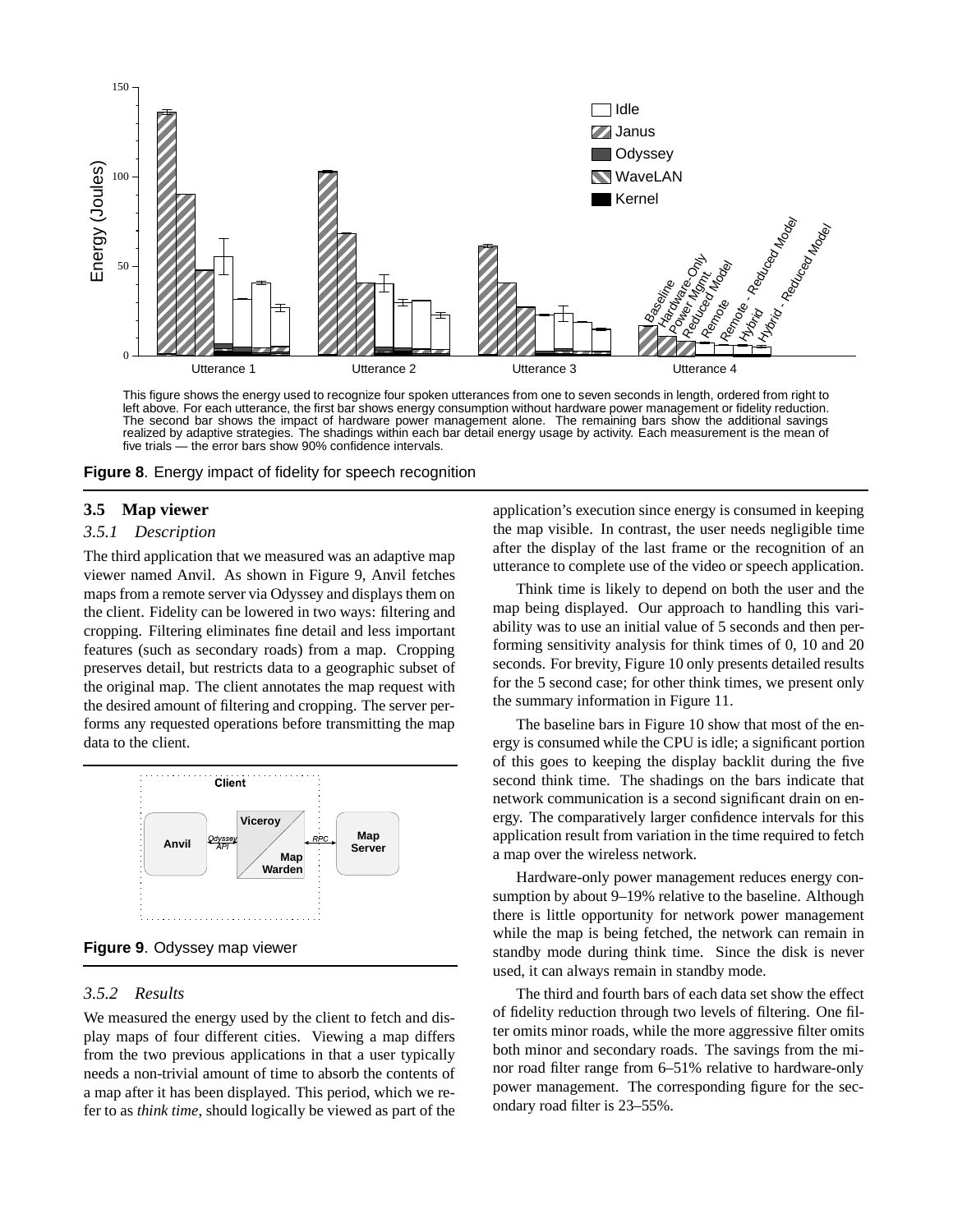

This figure shows the energy used to view four U.S.G.S. maps. For each map, the first bar shows energy usage without hardware power management or fidelity reduction, with a 5 second think time. The second bar shows the impact of hardware power management alone. The remaining bars show the additional savings realized by degrading map fidelity. The shadings within each bar detail energy usage by activity. Each measurement is the mean of ten trials—the error bars are 90% confidence intervals.

**Figure 10**. Energy impact of fidelity for map viewing



This figure shows how the energy used to view the San Jose map from Figure 10 varies with think time. The data points show measured energy usage. The solid, dashed and dotted lines represent linear models for energy usage for the baseline, hardware-only power management and lowest fidelity cases. The latter combines filtering and cropping, as in the rightmost bars of Figure 10. Each measurement is the mean of ten trials — the error bars are 90% confidence intervals.



The fifth bar of each data set shows the effect of lowering fidelity by cropping a map to half its original height and width. Energy usage at this fidelity is 14–49% less than with hardware-only power management. In other words, cropping is less effective than filtering for these samples. Combining cropping with filtering results in an energy savings of 36–66% relative to hardware-only power management, as shown by the rightmost bars of each data set. Relative to the baseline, this is a reduction of 46–70%. There is little savings left to be extracted through software optimization almost all the energy is consumed in the idle state.

After examining energy usage at 5 seconds of think time,

we repeated the above experiments at think times of 0, 10 and 20 seconds. At any given fidelity, energy usage,  $E_t$  increases with think time, *t*. We expected a linear relationship:  $E_t = E_0 + t$   $P_B$ , where  $E_0$  is the energy usage for this fidelity at zero think time and  $P_B$  is the background power consumption on the client (5.6 W from Figure 4).

Figure 11 confirms that a linear model is indeed a good fit. This figure plots the energy usage for four different values of think time for three cases: baseline, hardware-only power management, and lowest fidelity. The divergent lines for the first two cases show that the energy reduction from hardware-only power management scales linearly with think time. The parallel lines for the second and third cases show that fidelity reduction achieves a constant benefit, independent of think time. The complementary nature of these two approaches is thus well illustrated by these measurements.

## **3.6 Web browser**

## *3.6.1 Description*

Our fourth application is an adaptive Web browser based on Netscape Navigator, as shown in Figure 12. In this applica-



**Figure 12**. Odyssey Web browser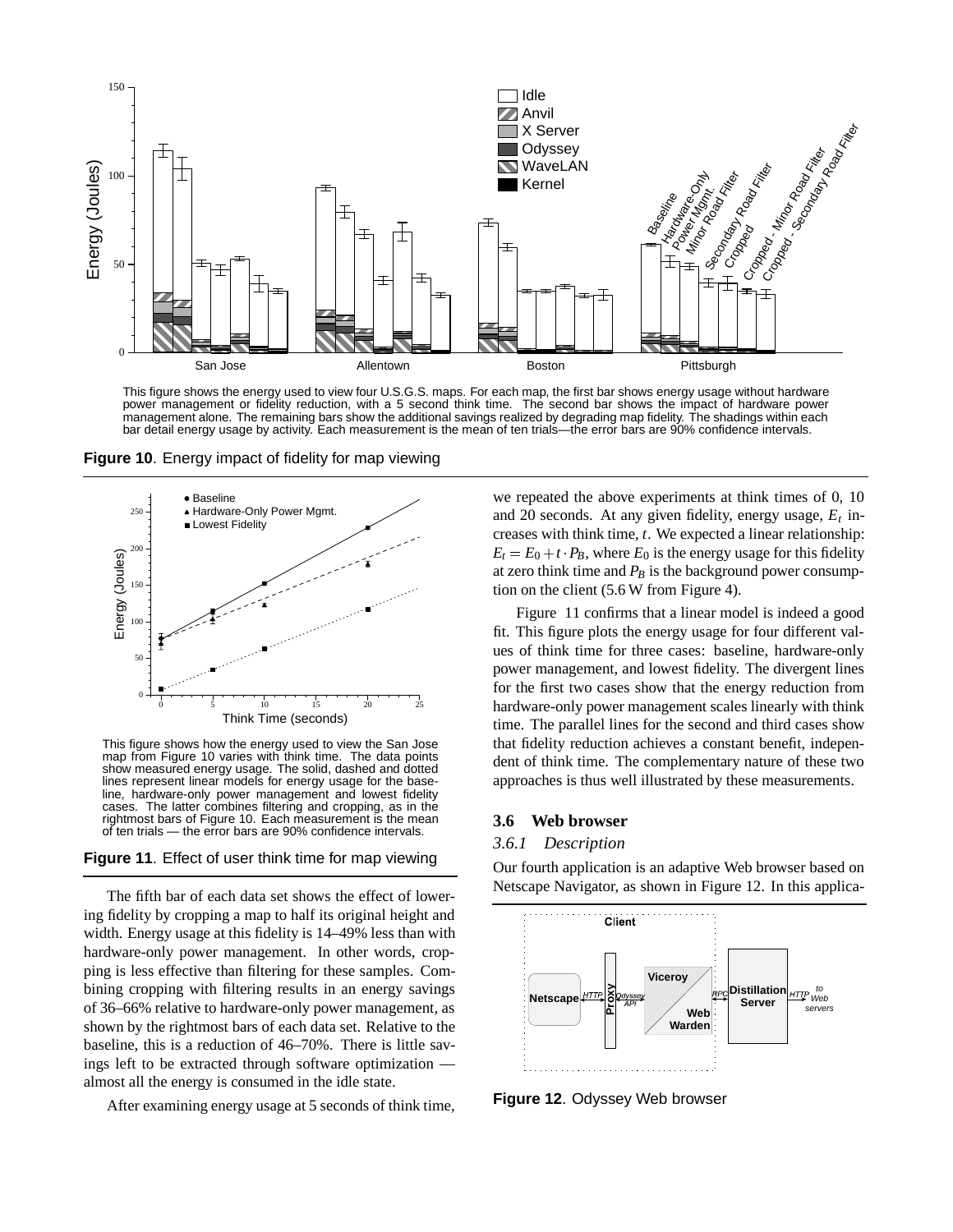

This figure shows the energy used to display four GIF images from 110 B to 175 KB in size, ordered from right to left above. For each image, the first data bar shows energy consumption at highest fidelity without hardware power management, assuming a think time of five seconds. The second bar shows the impact of hardware power management alone. The remaining bars show energy usage as fidelity is lowered through increasingly aggressive lossy JPEG compression. The shadings within each bar detail energy usage by activity. Each measurement is the mean of ten trials — the error bars show 90% confidence intervals.

#### **Figure 13**. Energy impact of fidelity for Web browsing

tion, Odyssey and a distillation server located on either side of a variable-quality network mediate access to Web servers. Requests from an unmodified Netscape browser are routed to a proxy on the client that interacts with Odyssey. After annotating the request with the desired level of fidelity, Odyssey forwards it to the distillation server which transcodes images to lower fidelity using lossy JPEG compression. This is similar to the strategy described by Fox et al [9], except that control of fidelity is at the client.

## *3.6.2 Results*

As with the map application, a user needs some time after an image is displayed to absorb its contents. We therefore include energy consumed during user think time as part of the application. We use a baseline value of five seconds and perform sensitivity analysis for 0, 10 and 20 seconds.

Figure 13 presents our measurements of the energy used to fetch and display four GIF images of varying sizes. Hardware-only power management achieves reductions of 22–26%. The shadings on the first and second bars of each data set indicate that most of this savings occurs in the idle state, probably during think time.

The energy benefits of fidelity reduction are disappointing. As Figure 13 shows, the energy used at the lowest fidelity is merely 4–14% lower than with hardware-only power management; relative to baseline, this is a reduction of 29–34%. Of course, these results apply only to the specific form of fidelity reduction used in our experiments, namely transcoding using lossy JPEG compression.

The effect of varying think time is shown in Figure 14. The linear model introduced in Section 3.5.2 fits observations well for all three cases: baseline, hardware-only power



This figure shows how the energy used to display Image 1 from Figure 13 varies with user think time. The data points on the graph show measured energy usage for user think times of 0, 5, 10, and 20 seconds. The solid, dashed and dotted lines represent linear models for energy consumption for the baseline, hardware-only power management and lowest fidelity cases. Each measurement represents the mean of<br>ten trials — the error bars are 90% confidence intervals – the error bars are 90% confidence intervals.

**Figure 14**. Effect of user think time for Web browsing

management and lowest fidelity. The close spacing of the lines for the two latter cases reflects the small energy savings available through fidelity reduction. The divergence of the lines for the first two cases shows the importance of hardware power management during think time.

## **3.7 Effect of concurrency**

How does concurrent execution affect energy usage? One can imagine situations in which total energy usage goes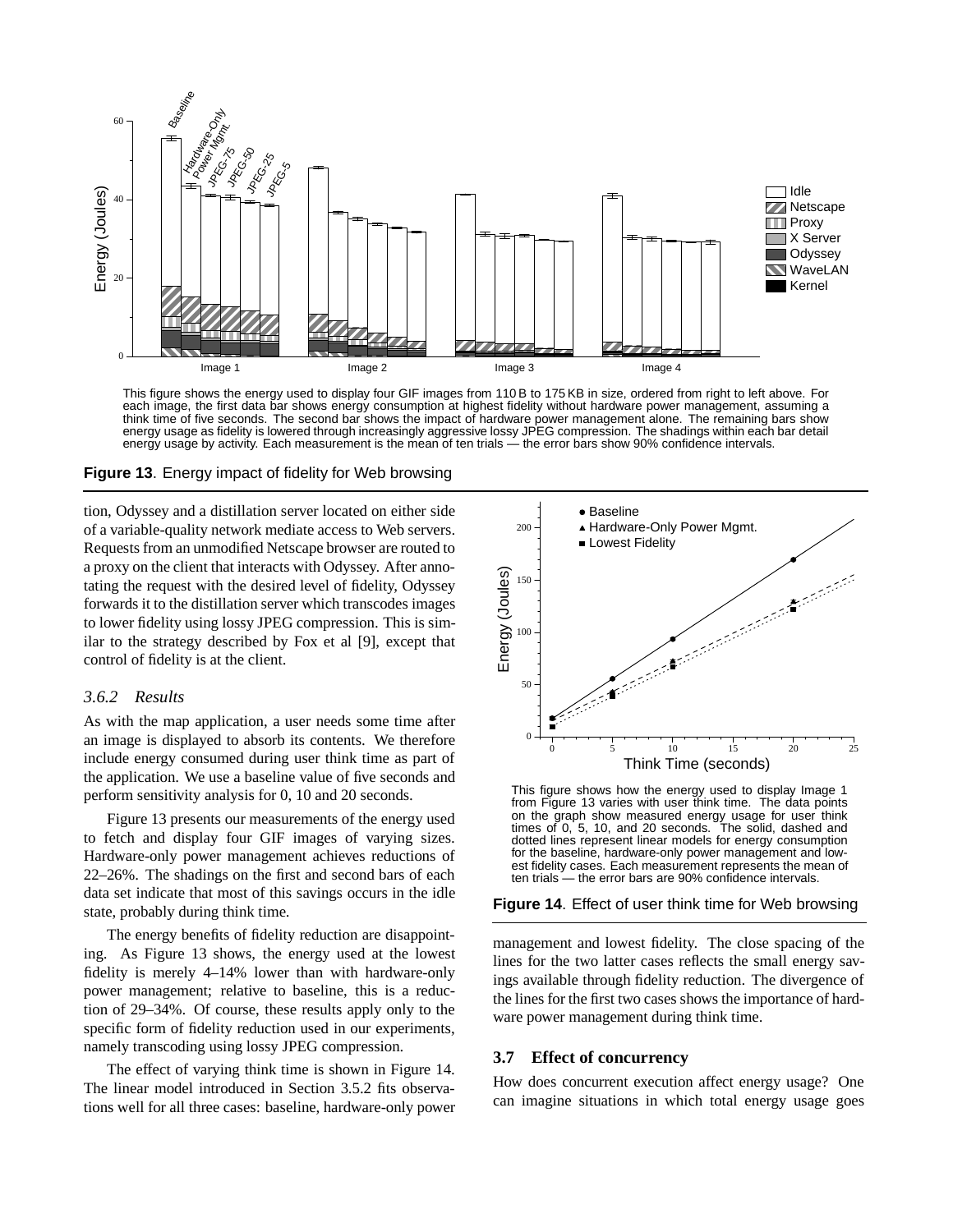

Each data set in this figure compares energy usage for the composite application described in Section 3.7 in isolation (left bar), with total energy usage when a video application runs concurrently (right bar). Each measurement is the mean of five trials — the error bars are 90% confidence intervals.



*down* when two applications execute concurrently rather than sequentially. For example, once the screen has to be turned on for one application, no additional energy is required to keep it on for the second. One can also envision situations in which concurrent applications interfere with each other in ways that increase energy usage. For example, if physical memory size is inadequate to accommodate the working sets of two applications, their concurrent execution will trigger higher paging activity, possibly leading to increased energy usage. Clearly, the impact of concurrency can vary depending on the applications, their interleaving, and the machine on which they run.

What is the effect of lowering fidelity? The measurements reported in Sections 3.3 to 3.6 indicate that lowering fidelity tends to increase the fraction of energy consumption attributable to the idle state. Concurrency allows background energy consumption to be amortized across applications. It is therefore possible in some cases for concurrency to enhance the benefit of lowering fidelity.

To confirm our intuition, we compared the energy usage of a composite application when executing in isolation and when executing concurrently with the video application described in Section 3.3. The composite application consists of six iterations of a loop that involves the speech, Web and map applications described in Sections 3.4 to 3.6. The loop consists of local recognition of two speech utterances, access of a Web page, access of a map, and five seconds of think time. The composite application models a user searching for Web and map information using speech commands, while the video application models a background newsfeed. This experiment takes between 80 and 160 seconds.

Figure 15 presents the results of our experiments for three cases: baseline, hardware-only power management, and minimal fidelity. In the first two cases, all applications ran at full fidelity; in the third case, all ran at lowest fidelity. For each data set, the left bar shows energy usage for the composite application in isolation, while the right bar shows energy usage during concurrent execution.

For the baseline case, the addition of the video application consumes 53% more energy. But for hardware-only power management case, it consumes 64% more energy. This difference is due to the fact that concurrency reduces opportunities for powering down the network and disk. For the minimum fidelity case, the second application only adds 18% more energy. This is because the significant background power usage of the client, which limits the effectiveness of lowering fidelity, is amortized by the second application. In other words, for this workload, concurrency does indeed enhance the energy impact of lowering fidelity.

#### **3.8 Summary**

We began Section 3 by asking whether lowering data fidelity yields significant energy savings. The results of Sections 3.3 to 3.6 confirm that such savings are indeed available over a broad range of applications relevant to mobile computing. Further, those results show that lowering fidelity can be effectively combined with hardware power management. Section 3.7 extends these results by showing that concurrency can magnify the benefits of lowering fidelity.

At the next level of detail, Figure 16 summarizes the results of Sections 3.3 to 3.6. For clarity, the data in each row is normalized to the baseline values.

The key messages of Figure 16 are:

 *There is significant variation in the effectiveness of fidelity reduction across data objects.*

The reduction can span a range as broad as 29% (0.38– 0.67 for Map, at think time 5). Video is the only application that shows little variation across data objects.

 *There is considerable variation in the effectiveness of fidelity reduction across applications.*

Holding think time constant at 5 seconds and averaging across data objects, the energy usage for the four applications at lowest fidelity is 0.84, 0.28, 0.51 and 0.93 relative to their baseline values. The mean is 0.64, corresponding to an average savings of 36%.

 *Combining hardware power management with lowered fidelity can sometimes reduce energy usage below the product of their individual reductions.*

This is seen most easily in the case of the video application, where the last column is 0.65 rather than the expected value of 0.76, obtained by multiplying 0.9 and 0.84. Intuitively, this is because reducing fidelity decreases hardware utilization, thereby increasing the opportunity for hardware power management.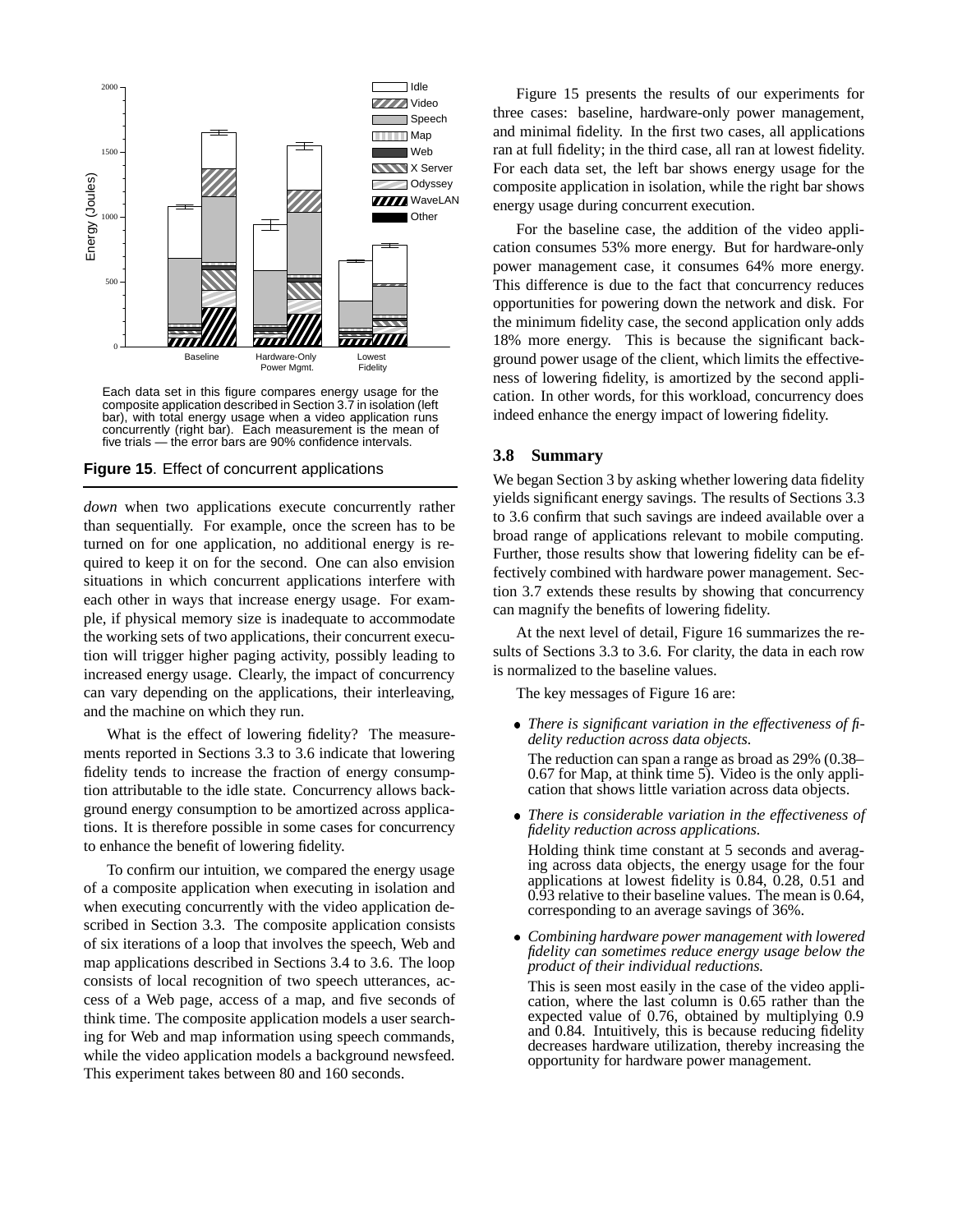| Application | Think       | <b>Baseline</b> | Hardware      | Fidelity      | Combined      |
|-------------|-------------|-----------------|---------------|---------------|---------------|
|             | Time $(s.)$ |                 | Power Mgmt.   | Reduction     |               |
| Video       | N/A         | 1.00            | $0.90 - 0.91$ | $0.84 - 0.84$ | $0.65 - 0.65$ |
| Speech      | N/A         | 1.00            | $0.66 - 0.67$ | $0.22 - 0.36$ | $0.20 - 0.31$ |
| Map         | $\theta$    | 1.00            | $0.80 - 1.01$ | $0.06 - 0.13$ | $0.07 - 0.18$ |
|             | 5           | 1.00            | $0.81 - 0.91$ | $0.38 - 0.67$ | $0.31 - 0.54$ |
|             | 10          | 1.00            | $0.74 - 0.84$ | $0.53 - 0.77$ | $0.42 - 0.58$ |
|             | 20          | 1.00            | $0.76 - 0.78$ | $0.69 - 0.89$ | $0.51 - 0.67$ |
| Web         | $\Omega$    | 1.00            | $0.85 - 1.06$ | $0.40 - 0.75$ | $0.32 - 0.54$ |
|             | 5           | 1.00            | $0.74 - 0.78$ | $0.88 - 0.97$ | $0.66 - 0.71$ |
|             | 10          | 1.00            | $0.75 - 0.78$ | $0.93 - 0.98$ | $0.70 - 0.74$ |
|             | 20          | 1.00            | $0.74 - 0.77$ | $0.96 - 0.99$ | $0.72 - 0.73$ |

This table summarizes the impact of data fidelity on application energy consumption. Each entry shows the minimum and maximum measured energy consumption for four data objects. The entries are normalized to baseline measurements of full fidelity objects with no power management. This data was extracted from Figures 6, 8, 10 and 13.

**Figure 16**. Summary of energy impact of fidelity

# **4 Zoned backlighting**

The display is the Achilles heel of power management. As shown in Figure 4, it is responsible for nearly 35% of the background energy usage of the IBM 560X laptop used in our experiments. This is consistent with similar studies of other mobile computers [13]. As shown by Figures 6, 8, 10 and 13, the idle state dominates energy usage after all our improvements have been applied. Reducing display energy drain is thus crucial to further progress.

#### **4.1 Description**

An intriguing solution is suggested by the results of Sections 3.3 and 3.5. In those cases, energy usage was reduced by shrinking the physical size of video and map images. Yet, the entire display had to remain backlit. Suppose it were possible for the X server to selectively control illumination in different parts of the screen. Then, lowering fidelity by image size reduction could yield even greater energy savings since the background power usage of the laptop would also be decreased.

We define *zoned backlighting* as a display feature that allows independent control of illumination level for different regions of the screen under software control. If we view such a screen as a grid, the energy usage of each grid element can be independently controlled. We refer to each grid element as a *zone*. Typically, zone control would be exercised by the X server in Unix systems, and by the window management subsystem in Windows operating systems. This is analogous to device drivers for the disk and network controlling the energy states of those devices.

When energy is plentiful, the large high-fidelity image generated by an application would span many zones. As the battery drains, applications would generate smaller lowfidelity images that span fewer zones. One can envision a "snap-to" feature provided by window managers that would move windows slightly so as to straddle the fewest possible zones. Further, window managers could support user control over illumination of peripheral zones — in a typical configuration, only the window in focus might be brightly illuminated, while the rest of the screen is dim or dark. In effect, zoned backlighting introduces a new degree of freedom into the energy budgets of laptops. It allows the use of large screens for improved usability, without compromising the ability to minimize energy usage at low battery levels.

# **4.2 Results**

To the best of our knowledge, no existing display supports zoned backlighting. Indeed, it is possible that design or manufacturing limitations may preclude mass-production of such displays. However, we were curious to see what the energy performance of such a display would be for the applications in Section 3.

For this estimate, we extrapolated from the design characteristics of the IBM ThinkPad 560X used in our experiments. We considered 4-zone and 8-zone versions of this display, as shown in Figures 17(a) and 17(b). We assumed that each zone was illuminated by one lamp, and that the power used by each zone was proportional to its area — 0.25 and 0.125 of the value from Figure 4 for the 4-zone and 8 zone cases.



**Figure 17**. Zoned backlighting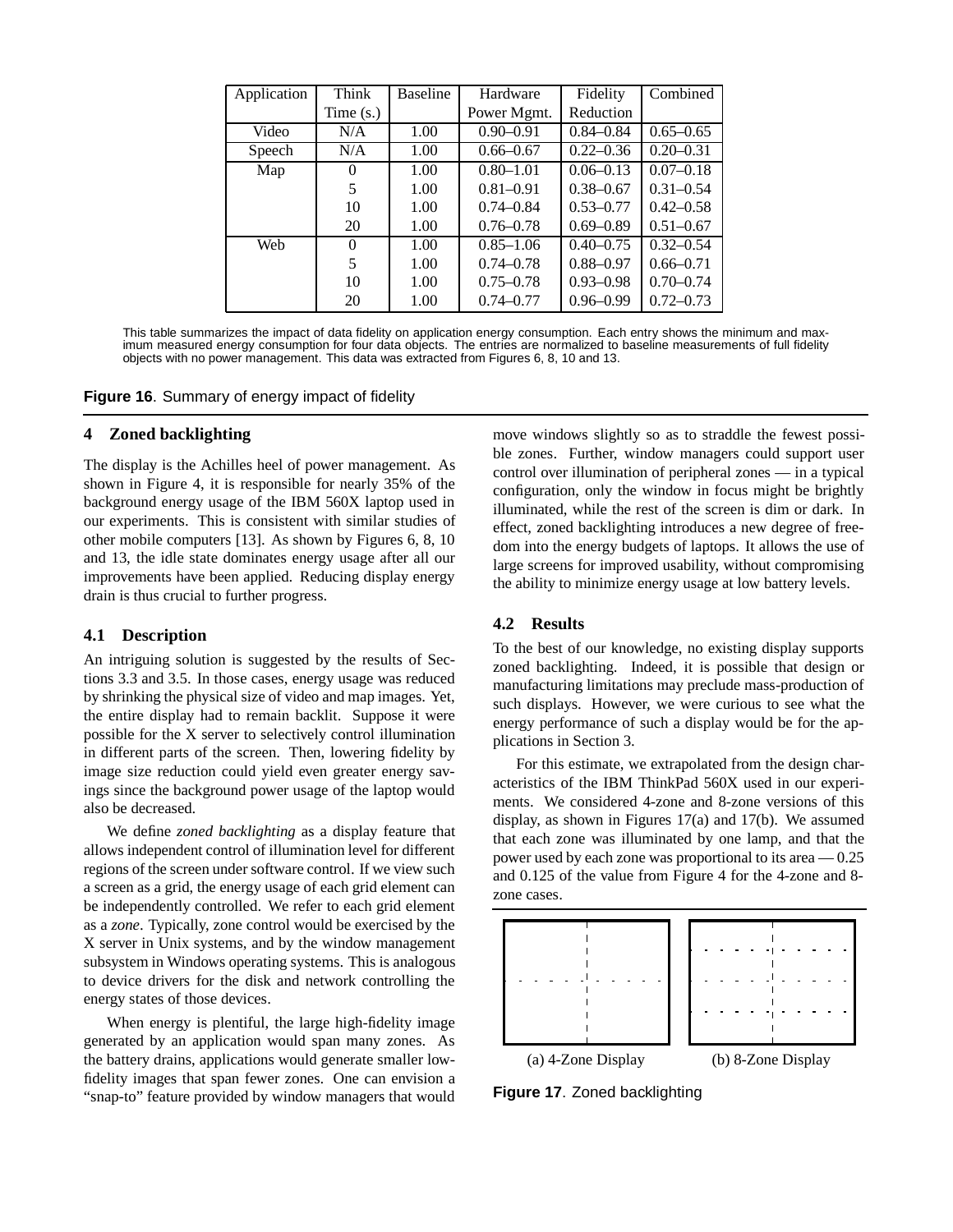|       |                 |      |                         |               | Hardware-Only Power Management                                          |                                                                   | Combined                                    |               |
|-------|-----------------|------|-------------------------|---------------|-------------------------------------------------------------------------|-------------------------------------------------------------------|---------------------------------------------|---------------|
| App.  | Think Time (s.) |      | Baseline    No Zones    | 4 Zones       | 8 Zones                                                                 | No Zones                                                          | 4 Zones                                     | 8 Zones       |
| Video | N/A             | 1.00 | $0.90 - 0.91$           | $0.74 - 0.76$ | $\overline{0.74-0.76}$ $\overline{0.65-0.65}$ $\overline{0.49-0.50}$    |                                                                   |                                             | $0.46 - 0.47$ |
| Map   |                 | 1.00 | $0.80 - 1.01$           | $0.80 - 1.01$ | $\vert 0.75-0.95 \vert 0.07-0.18 \vert 0.07-0.16 \vert 0.06-0.15 \vert$ |                                                                   |                                             |               |
|       |                 | 1.00 | $0.81 - 0.91$           | $0.81 - 0.91$ | $0.75 - 0.85$                                                           | $\parallel$ 0.31–0.54 $\parallel$ 0.26–0.45 $\parallel$ 0.24–0.43 |                                             |               |
|       | 10              | 1.00 | $0.74 - 0.84$           | $0.74 - 0.84$ | $0.68 - 0.78$                                                           | $\parallel$ 0.42–0.58 $\parallel$ 0.39–0.48 $\parallel$ 0.33–0.46 |                                             |               |
|       | 20              | 1.00 | $\parallel 0.76 - 0.78$ | $0.76 - 0.78$ | $0.70 - 0.72$                                                           | $0.51 - 0.67$                                                     | $\vert 0.42 - 0.55 \vert 0.40 - 0.52 \vert$ |               |

This table summarizes the projected impact of zoned backlighting on application energy consumption. Each entry shows the minimum and maximum energy consumption for four data objects. The entries are normalized to baseline measurements of full fidelity objects with no power management. The column labelled "Combined" corresponds to measurements at lowest fidelity, with hardware power management enabled.

## **Figure 18**. Energy impact of zoned backlighting

Figure 18 shows projected energy usage of the video and map applications using a zoned display. These results are derived from those presented in Sections 3.3.2 and 3.5.2 respectively. As in Figure 16, all results are normalized to baseline energy usage. We omit the other two applications since we expect them to benefit little from zoned displays: the entire display can be turned off for speech, and Netscape was almost full-screen at all fidelities in our experiments.

There are two key results in Figure 18. First, zoned backlighting offers noticeable benefits for both the video and map applications, even at full fidelity. Second, lowering fidelity enhances the energy savings due to zoned backlighting.

The video at full fidelity fits within one zone for the 4 zone case, and within two zones for the 8-zone case. In both cases, zoned backlighting reduces energy usage by 17–18%. At lowest fidelity, the video fits entirely within one of the 8 zones. This reduces energy consumption by 24% for the 4-zone case and by 28–29% for the 8-zone case.

The map at full fidelity occupies all zones in the 4-zone case and hence shows no benefits with zoned backlighting. But it occupies only six zones in the 8-zone case, and yields an energy reduction of 7–8% at a think time of 5 seconds. At lowest fidelity, the map output only occupies two zones in the 4-zone case, yielding an energy reduction of 17% at a think time of 5 seconds. In the 8-zone case, the map output only occupies three zones and this yields an energy reduction of 21%. The energy reduction increases with think time, approaching 8% for the 4-zone case with hardware power management, 17% for the 4-zone case at lowest fidelity, and 22% for the 8-zone case at lowest fidelity.

Based on these results, we plan to explore collaborations with display manufacturers to provide support for zoned backlighting. While savings in the range of 7–29% may not seem dramatic, it does represent an amount large enough to be worth expending effort to realize. It is important to remember that these savings are available *after* applying all the other energy-savings techniques described in this paper. We therefore anticipate an important future role for zoned backlighting in mobile computing.

# **5 Goal-directed energy adaptation**

A mobile user often has a reasonable estimate of how long a battery needs to last — for example, the expected duration of a flight, commute, or meeting. Given such an estimate, one can ask whether energy-aware adaptation can be exploited to yield the desired battery life. To explore this question, we have extended Odyssey to monitor energy supply and demand, and to use this information to direct application adaptation to meet a user-specified time duration.

## **5.1 Prototype design and implementation**

Our primary design goal was to ensure that Odyssey meets the specified time duration whenever feasible. An infeasible duration is one so large that the available energy is inadequate even if all applications run at lowest fidelity; the user should be alerted to this as early as possible. If the initial estimate is incorrect, the user can respecify the time goal. When this happens, the system should either adapt to meet the new goal or notify the user that it is infeasible.

An important secondary goal is to provide the best user experience possible. This translates into two requirements: first, applications should offer as high a fidelity as possible at all times; second, the user should not be jarred by frequent adaptations. In our prototype, we balance these opposing concerns by striving to provide high average fidelity while using hysteresis to reduce the frequency of fidelity changes.

Odyssey must perform three tasks periodically. First, it must determine the residual energy available. Second, it must predict future energy demand. Third, based on these two pieces of information, it must decide if applications should change fidelity, and notify them accordingly. Currently, Odyssey performs these actions twice a second, using samples collected every 100 milliseconds.

## *5.1.1 Determining residual energy*

In our current implementation, Odyssey measures power with a on-line version of PowerScope. The data collection computer transmits current samples to Odyssey on the mobile computer. At each sample, Odyssey calculates residual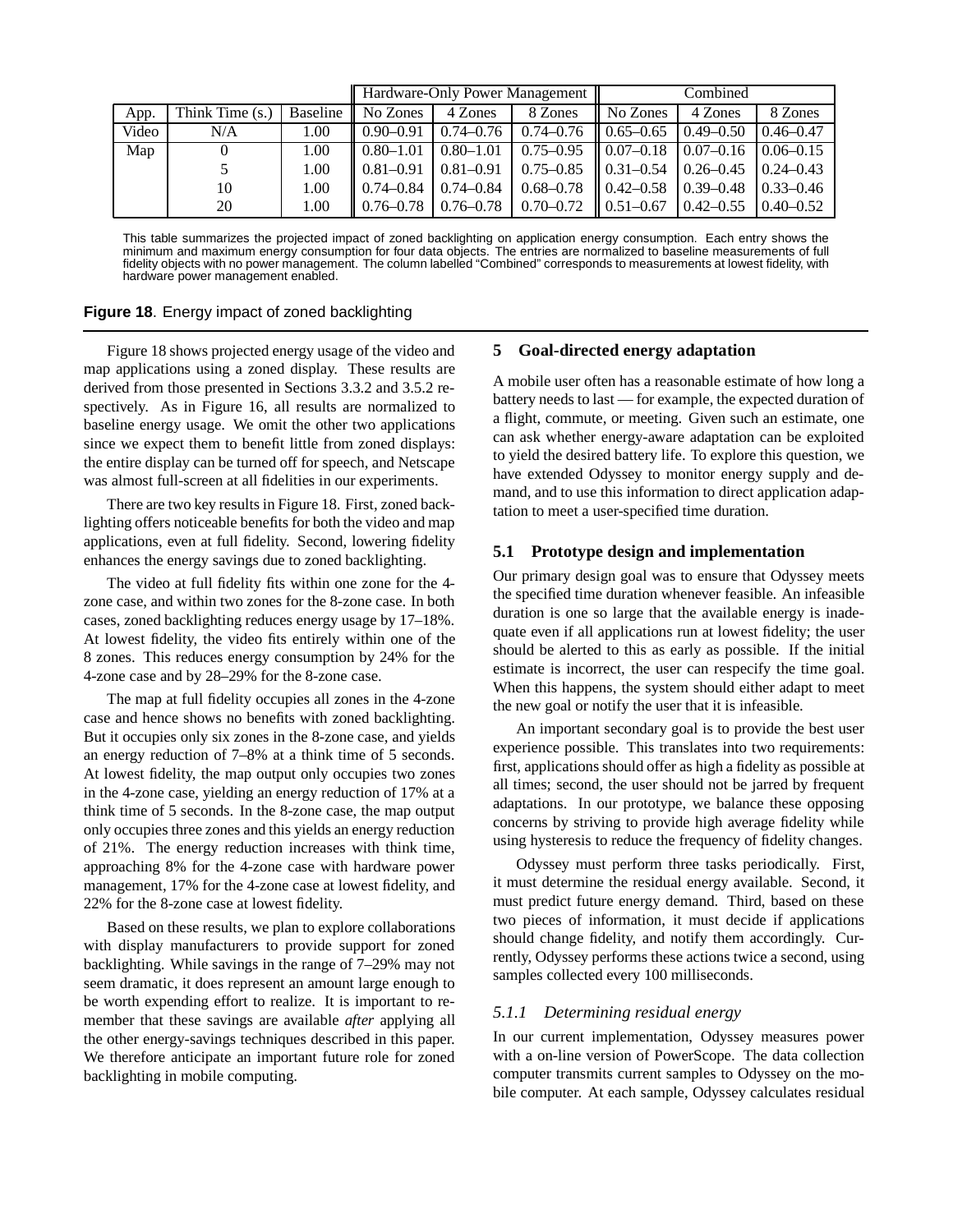energy, assuming a known initial value and constant power consumption between samples.

Although adequate for prototype validation, this solution is not portable, since PowerScope currently uses external hardware. We see three possible alternatives for the future. First, the BIOS on a mobile computer could provide power usage and residual battery level information — the SmartBattery API [19] that is currently being standardized as part of the Advanced Configuration and Power Interface Specification [10] is a promising candidate for this purpose. Second, if a compact digital multimeter in PCMCIA form factor were available, PowerScope could be modified to use it. Third, laptops such as the Apple Macintosh Duo already incorporate support for monitoring energy usage [15], and Odyssey could use this built-in functionality.

# *5.1.2 Predicting future energy demand*

To predict future energy demand, Odyssey relies on smoothed observations of present and past power usage. This is in contrast to requiring applications to explicitly declare their future energy usage — an approach that we felt placed unnecessary burden on applications and was unlikely to be accurate. We use an exponential smoothing function of the form  $new = (1 - \alpha)(this sample) + (\alpha)(old)$ , where  $\alpha$ is a parameter that determines the relative weights of current and past power usage. Once future power usage has been estimated, it is multiplied by the time remaining until the goal to obtain future energy demand.

Odyssey varies  $\alpha$  as energy drains, thus changing the tradeoff between agility and stability. When the goal is distant, Odyssey uses a large α. This biases adaptation toward stability by reducing the number of fidelity changes — there is ample time to make adjustments later, if necessary. As the goal nears, Odyssey decreases  $\alpha$  so that adaptation is biased toward agility. Applications now respond more rapidly, since the margin for error is small.

Currently, we set  $\alpha$  so that the half-life of the decay function is 10% of the time remaining until the goal. For example, if 30 minutes remain, the present estimate will be weighted equally with more recent samples after 3 minutes have passed. The choice of 10% is based on a sensitivity analysis, discussed in Section 5.3.

# *5.1.3 Triggering adaptation*

When predicted demand exceeds residual energy, Odyssey issues upcalls so that applications can adapt to reduce energy usage. Conversely, when residual energy significantly exceeds predicted demand, applications are notified to increase data fidelity.

The amount by which supply must exceed demand to trigger fidelity improvement is indicative of the level of hysteresis in Odyssey's adaptation strategy. This value is the sum of two components: a variable component, currently 5% of residual energy, and a constant component, currently

1% of the initial energy available. The variable component reflects our bias toward stability when energy is plentiful and toward agility when it is scarce; the constant component biases against fidelity improvements when residual energy is low. As a guard against excessive adaptation due to energy transients, Odyssey caps fidelity improvements at a maximum rate of once every 15 seconds.

When multiple applications are executing concurrently, Odyssey must decide which to notify. A simple scheme based on user-specified priorities is used for this. Odyssey always tries to degrade a lower-priority application before degrading a higher-priority one — upgrades occur in the reverse order. Priorities are currently static, but we are implementing an interface to allow users to change priority dynamically, thus offering better control over adaptation.

# *5.1.4 Overhead*

The power overhead imposed by Odyssey is the sum of the overhead of measuring power usage and the overhead of using these measurements to predict energy demand. Since we presently use external hardware to measure power usage, it is difficult to precisely quantify the measurement overhead. However, we believe the measurement overhead in a deployed version of our system will be quite low. Several SmartBattery solutions can provide power measurements at the frequency we require using less than 10 mW [3, 22]. The measured prediction overhead of our prototype is only 4 mW. Therefore, we expect that the total power overhead imposed by our solution will be less than  $14 \text{ mW}$  — only 0.25% of the background power consumption of our laptop.

#### **5.2 Validation**

## *5.2.1 Experiment design*

To validate our prototype, we used the two applications described in Section 3.7: a composite application involving speech recognition, map viewing and Web access, run concurrently with a background video application. To obtain a continuous workload, we ran the composite application every 25 seconds rather than for six iterations. To avoid confounding effects due to non-ideal battery behavior, we used an external power supply and removed the battery.

At the beginning of each experiment we provided Odyssey with an initial energy value and a time goal. We then ran the applications, allowing them to adapt under Odyssey's direction until the time goal was reached or the residual energy dropped to zero. The former outcome represents a successful completion of the experiment, while the latter represents a failure. We noted the total number of adaptations of each application during the experiment. We also noted the residual energy at the end of the experiment — a large value suggests that Odyssey may have been too conservative in its adaptation decisions, and that average fidelity could have been higher.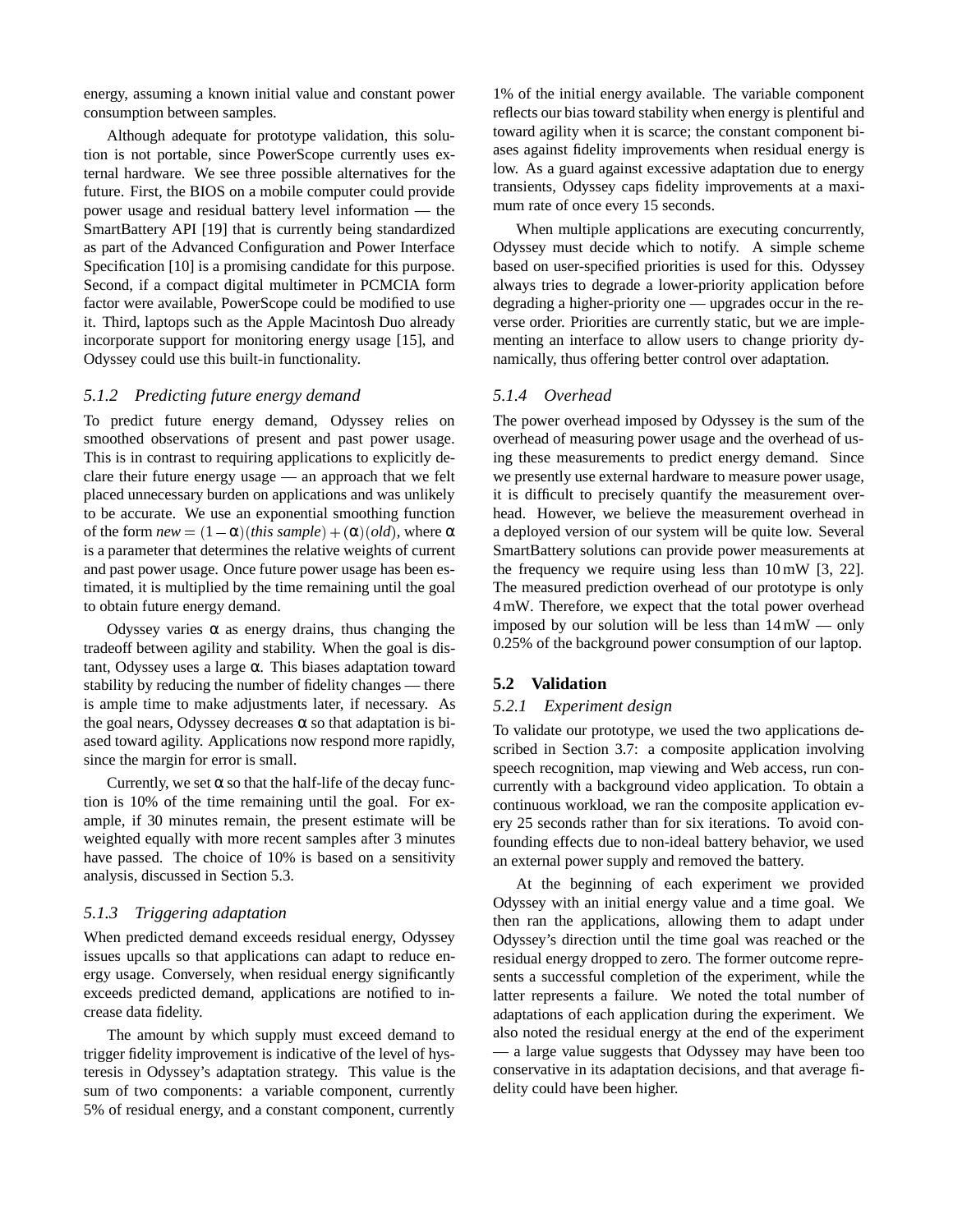All our experiments used an initial energy value of 12,000 J. This lasts 19:27 minutes when applications operate at highest fidelity, and 27:06 minutes at lowest fidelity. This represents a 39.3% extension in battery life. Our choice of initial energy value was deliberately small, so that experiments could be conducted in a reasonable amount of time. The value of 12,000 J is only about 14% of the nominal energy in the IBM 560X battery. Extrapolating to full nominal energy, our workload would have run for 2:18 hours at highest fidelity, and 3:13 hours at lowest fidelity.

#### *5.2.2 Results*

Figure 19 shows detailed results from two typical experiments: one with a 20 minute goal, and the other with a 26 minute goal. The top graph shows how the supply of energy and Odyssey's estimate of future demand change over time. The graph confirms that estimated demand tracks supply closely for both experiments.

The four bottom graphs of Figure 19 show how the fidelity of each application varies during the two experiments. For the 20 minute goal, the high priority Web and map applications remain at full fidelity throughout the experiment; the video degrades slightly; and speech runs mostly at low fidelity. For the 26 minute goal, the highest priority Web application runs mostly at the highest fidelity, while the other three applications run mostly at their lowest fidelities. For both goals, applications are more stable at the beginning of the experiment, and exhibit greater agility as energy drains.

Figure 20 summarizes the results of our experiments for goals of 20, 22, 24, and 26 minutes. These results confirm that Odyssey is doing a good job of energy adaptation. The desired goal was met in every trial of each experiment. In all cases, residual energy was very low, with the largest residue being only 1.2% of the initial energy value. The average number of adaptations by applications is generally low, but there are some cases where it is high. This is an artifact of the small initial energy value, since the system is designed to exhibit greater agility when energy is scarce.

## **5.3 Sensitivity to half-life**

Since the choice of a smoothing function was an important factor in the prototype design, we examined the performance of our prototype using several different values for the halflife used in calculating  $α$ . In each experiment, we displayed a half-hour video clip, and specified that the energy supply should last for the entire video.



This figure shows how Odyssey meets user-specified goals for battery durations of 20 and 26 minutes when running the composite and video applications described in Section 3.7. The top graph shows how the supply of energy and the estimated demand change over time, while the other graphs show the corresponding changes in application fidelity. The applications are prioritized with Speech having the lowest priority, and Video, Map, and Web having successively higher priority.

**Figure 19**. Example of goal-directed adaptation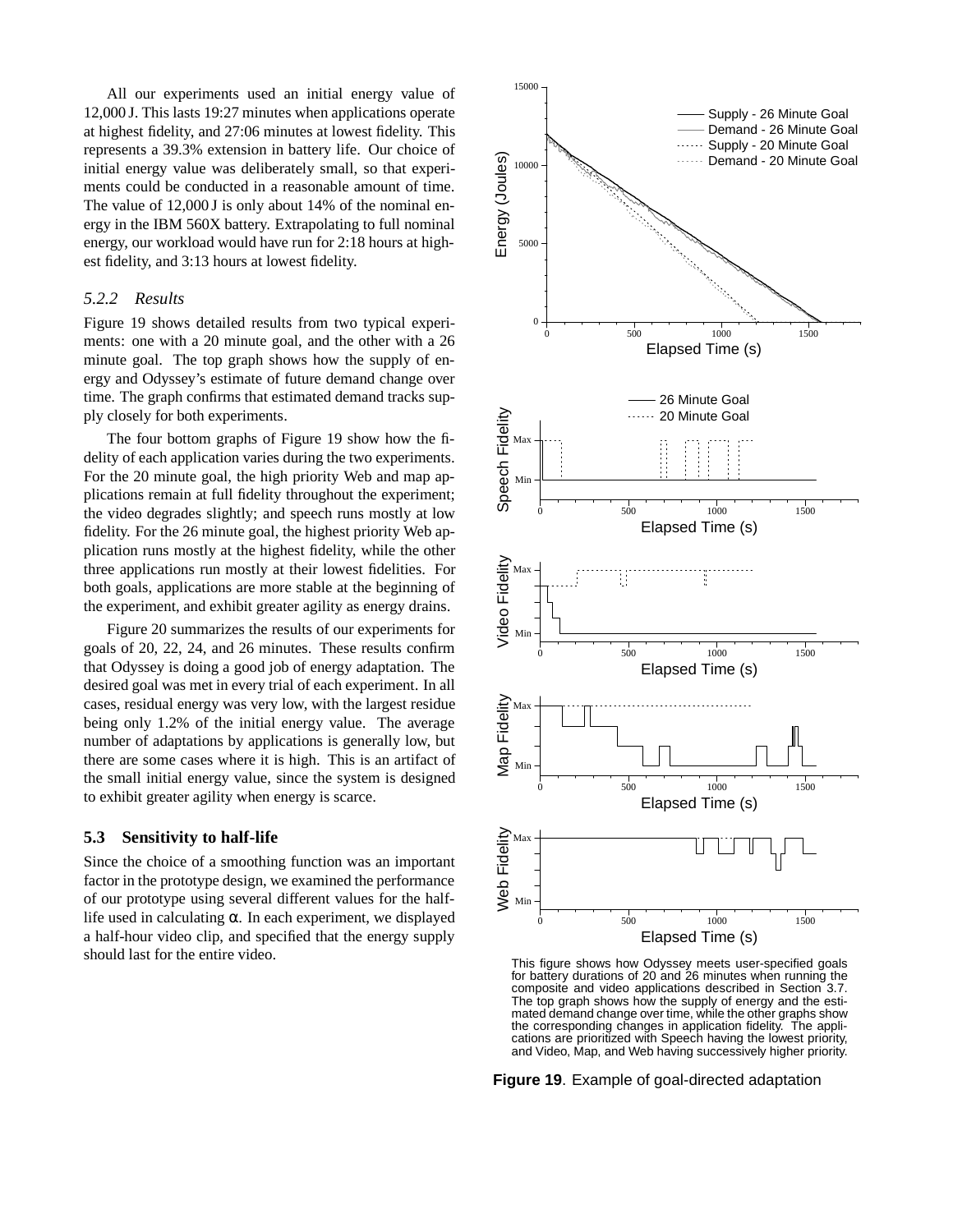| Specified      | Goal | Residue      |        |            |       |         |       |       | Number of Adaptations |      |       |     |       |
|----------------|------|--------------|--------|------------|-------|---------|-------|-------|-----------------------|------|-------|-----|-------|
| Duration $(s)$ | Met  | Energy $(J)$ |        | Time $(s)$ |       | Speech  |       | Video |                       | Map  |       |     | Web   |
| 1200           | 100% | 145.2        | (25.3) | 15.3       | (1.9) | 10.8    | (1.6) | 11.0  | (4.0)                 | 0.4  | (0.9) | 0.0 | (0.0) |
| 1320           | 100% | 107.5        | (61.5) | 12.9       | (7.2) | 2.8     | (0.4) | 28.2  | (5.2)                 | .6   | (2.6) | 0.0 | (0.0) |
| 1440           | 100% | 101.2        | (22.3) | l3.0       | (4.5) | 5.0     | (7.9) | 22.6  | (9.8)                 | 9.6  | (3.8) |     | (1.8) |
| 1560           | 100% | 60.2         | (28.7) | 8.7        | (5.9) | $1.0\,$ | (0.0) | 6.0   | (2.8)                 | 15.4 | (4.6) |     | (5.9) |

This figure shows system behavior when the composite application executes concurrently with the video player. In each experiment, we assume a 12,000 J energy supply. Each row shows the result of specifying a different battery-duration goal. The second column shows the percentage of trials in which the energy supply lasted for at least the specified duration. The next two columns show the residual energy at the end of the experiment. The remaining columns show the number of adaptations performed by each application. Each entry represents the mean of five trials with standard deviations given in parentheses.

#### **Figure 20**. Summary of goal-directed adaptation

Figure 21 summarizes the results of these experiments. A half-life of 1% is clearly too unstable — the system produces the largest residue with this value, and the video player adapts excessively. As the half-life increases, the system becomes more stable. However, with a 15% half-life, the system was insufficiently agile, failing to meet the goal in one trial. We have seen similar results in less detailed analysis of other adaptive applications. This led to our current decision to use a 10% half-life to calculate the value of α.

| Half-Life | Goal Met | Residue $(J)$  |        | Adaptations |       |
|-----------|----------|----------------|--------|-------------|-------|
| 0.01      | 100%     | $204.6$ (17.7) |        | 93.6        | (3.7) |
| 0.05      | 100%     | 124.1          | (38.0) | 133.2       | (4.0) |
| 0.10      | 100%     | 129.2          | (21.6) | 14.6        | (5.4) |
| 0.15      | 80%      | 97.6           | (22.2) | 6.8         | (2.9) |

This figure shows sensitivity to the half-life value used for smoothing. In each experiment, we assume a 13,000 J energy supply. The second column shows the percentage of trials in which the energy supply lasted for at least the specified duration. The next column shows the residual energy at the end of the experiment. The final column shows the number of adaptations performed. Each entry is the mean of five trials with standard deviation in parentheses.

|  |  | Figure 21. Sensitivity to half-life |  |  |
|--|--|-------------------------------------|--|--|
|--|--|-------------------------------------|--|--|

#### **5.4 Longer-duration experiments**

The short duration (20–30 minutes) of the experiments in Sections 5.2 and 5.3 allowed us to explore the behavior of Odyssey for many parameter combinations. Having established the feasibility of goal-directed adaptation, we ran a small number of longer-duration experiments to confirm its benefits in more realistic scenarios.

We began each experiment with an energy supply of 90,000 J, roughly matching a fully-charged ThinkPad 560X battery. We specified an initial time duration of 2 hours and 45 minutes, but extended this goal by 30 minutes at the end of the first hour. This change reflects the possibility of a user modifying the estimate of how long the battery needs to last. Finally, we used a simple stochastic model to construct an irregular workload. During any given minute, each of the four

applications may independently be active or idle. An active application executes a fixed workload for one minute; for example, the video application shows a one minute video, and the map application fetches five maps, with five seconds of think time after each. After each minute, there is a 10% chance of switching states; that is, an active application stays active, and an idle one stays idle, with probability 0.9.

Figure 22 presents the results of five trials of this experiment, each generated with a different random number seed. In every case, Odyssey succeeded in meeting its time goal. Four of the five trials ended with a residual energy that was less than 1% of the initial supply. Only in one trial (Trial 3) was the residue noticeably higher (2.8%), implying that Odyssey was too conservative in its adaptation.

In spite of the bursty workload, Figure 22 shows fewer adaptations than Figure 20, which had a steady workload. This is a consequence of two interactions between our hysteresis strategy and the longer-duration goal of Figure 22. First, the zone of hysteresis is much larger, since it is proportional to total energy supply. Second, smoothing is more aggressive when the goal is distant. Combined, these two factors cause Odyssey to ignore minor fluctuations in power usage except toward the end of each trial.

| Trial | Goal | Residual     | Number of Adaptations |       |     |                  |  |  |
|-------|------|--------------|-----------------------|-------|-----|------------------|--|--|
|       | Met  | Energy $(J)$ | Speech                | Video | Map | Web              |  |  |
|       | Yes  | 345          |                       |       |     |                  |  |  |
| 2     | Yes  | 381          |                       | 10    |     | 11               |  |  |
| 3     | Yes  | 2486         | 8                     | 13    |     | $\left( \right)$ |  |  |
| 4     | Yes  | 554          | 2                     | 10    |     | 8                |  |  |
| 5     | Yes  | 464          |                       |       | 14  |                  |  |  |

This figure shows system behavior for bursty workloads. In each trial, we assume a 90,000 J energy supply. After one hour, the initial goal of 2:45 hours is extended by a half hour. Each row shows the result of a trial using a different randomlygenerated workload. The second column shows whether the energy supply lasted for at least the specified duration. The next column shows the residual energy at the end of the experiment. The remaining columns show the number of adaptations performed by each application.

**Figure 22**. Longer duration goal-directed adaptation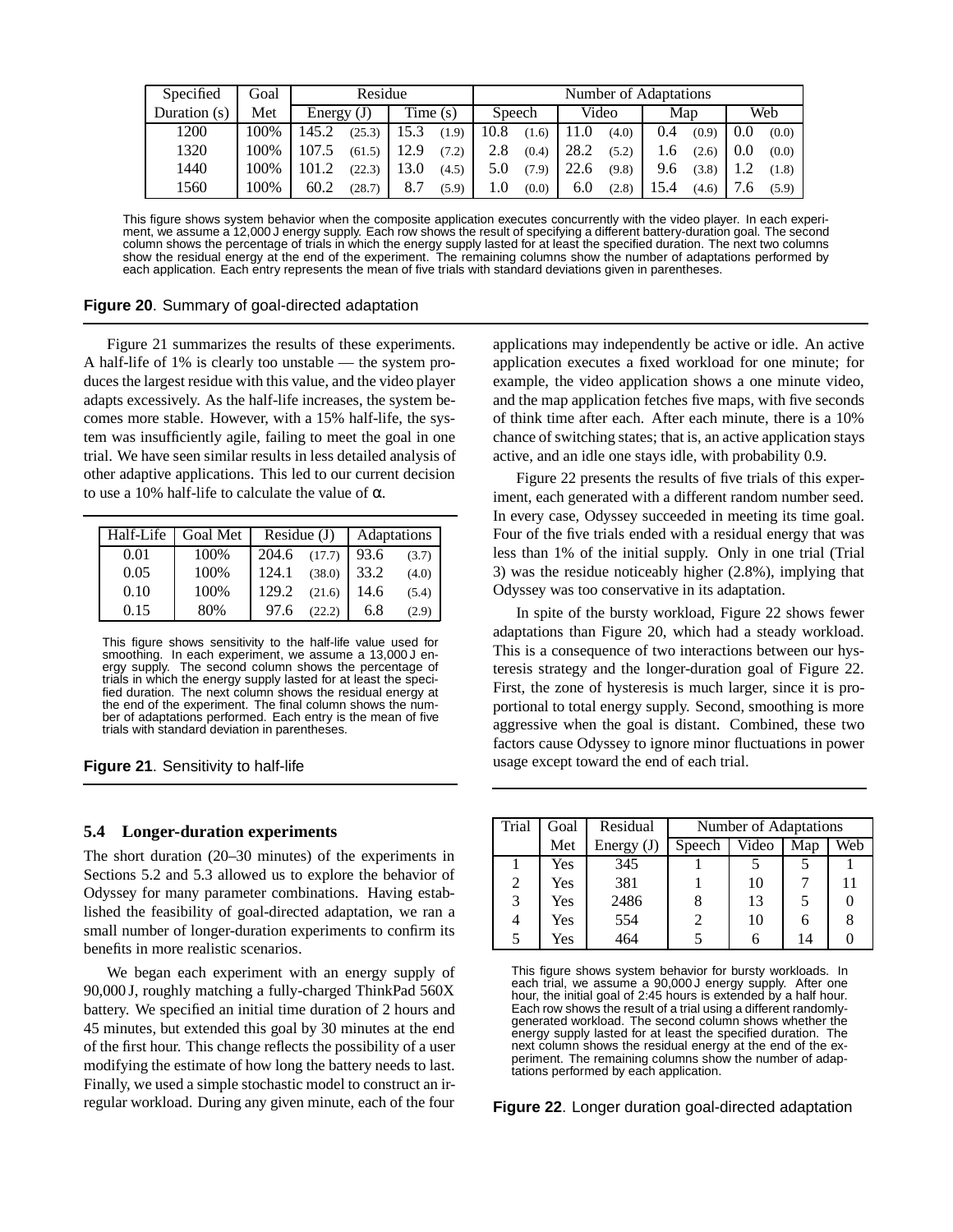# **6 Related work**

We believe this is the first study to demonstrate the energy benefits of application adaptation. Further, it is also the first to demonstrate how a collaborative relationship between the operating system and applications can be used to meet userspecified goals for battery duration.

The most closely related work is Ellis' Milly Watt project [7], which is exploring the development of a powerbased API that allows a partnership between applications and the system in setting energy use policy. The need for such an API is motivated with an adaptive map application that runs on a Palm Pilot. While this work shares many of our goals, it is at an earlier stage of maturity.

Less closely related are two pieces of work that bear some similarity to ideas proposed here. First, the use of remote compute services for speech recognition by Odyssey is reminiscent of the work on remote process execution for energy savings reported by Rudenko et al [18]. Second, the use of variable bit-width representation of data by Tong et al. [21] is an example of lowering fidelity for reduced power consumption in speech recognition.

From a broader perspective, there has been a substantial body of work on hardware power management for mobile computers. This includes efforts that span multiple components [10, 16], as well as those focusing on a single component such as the network [11, 20], disk [4, 5, 6, 12, 25], and CPU [14, 24]. As shown in this paper, such efforts aimed at hardware components are complementary to reducing energy usage through application-driven fidelity reduction.

## **7 Conclusion**

Relentless pressure to make mobile computers lighter and more compact places severe restrictions on battery capacity. At the same time, mobile software continues to grow in complexity, hence increasing energy demand. Reconciling these opposing concerns by exploiting remote infrastructure is possible [2], but uses energy for wireless communication.

Energy-aware adaptation introduces flexibility into this overconstrained solution space. Rather than making static tradeoffs in hardware and software design, we defer these tradeoffs. At runtime, more accurate knowledge of energy supply and demand allows better decisions to be made in resolving the tension between energy conservation and usability. Our results confirm that this approach yields substantial energy savings, and can be effectively combined with hardware-centric approaches proposed by other researchers.

We see many ways in which this work can be extended. First, our experiments were conducted on a single hardware and operating system platform. We would like to explore the robustness of our results across diverse platforms. Second, we would like to broaden the range of mobile applications studied. Third, all our results have been obtained from controlled experiments. We would like to verify that these results apply in real life. This will involve making Odyssey robust enough for serious use, nurturing a user community, and studying its use of the system. Only serious use can validate many of our design decisions.

There is no silver bullet for the energy problem in mobile computing. Only through a combined effort, involving improvements at every level of the system from the battery, through hardware and the operating system, to applications can the high-end mobile systems of the future hope to operate untethered for many hours, days or possibly weeks. We are confident that energy-aware adaptation by mobile applications will be an essential part of such future systems.

#### **Acknowledgements**

This paper was made possible by the work and ideas of the Odyssey team: Dushyanth Narayanan, Brian Noble, Eric Tilton, and Kevin Walker. Bob Baron and Jan Harkes helped us solve several implementation problems. We are grateful to Matthew Reynolds for creating the Anvil software, donating it to Carnegie Mellon, and assisting in its integration into Odyssey. Jennifer Anderson, Keith Farkas, Brian Noble, David Petrou, and the anonymous reviewers provided many helpful comments that improved the paper.

# **References**

- [1] Board on Army Science and Technology, National Research Council, Washington, DC. *Energy-Efficient Technologies for the Dismounted Soldier*, 1997.
- [2] Brodersen, R. W. InfoPad past, present and future. *Mobile Computing and Communications Review*, 3(1):1–7, January 1999.
- [3] Dallas Semiconductor Corp., 4401 South Beltwood Parkway, Dallas, TX. *DS2437 Smart Battery Monitor*, 1999.
- [4] Douglis, F., Cáceres, R., Kaashoek, F., Li, K., Marsh, B., and Tauber, J. Storage alternatives for mobile computers. In *Proceedings of the First USENIX Symposium on Operating System Design and Implementation (OSDI)*, pages 25–37, Monterey, CA, November 1994.
- [5] Douglis, F., Krishnan, P., and Bershad, B. Adaptive disk spin-down policies for mobile computers. In *Proceedings of the 2nd USENIX Symposium on Mobile and Location-Independent Computing*, pages 121–137, Ann Arbor, MI, April 1995.
- [6] Douglis, F., Krishnan, P., and Marsh, B. Thwarting the power-hungry disk. In *Proceedings of 1994 Winter USENIX Conference*, pages 293–307, San Francisco, CA, January 1994.